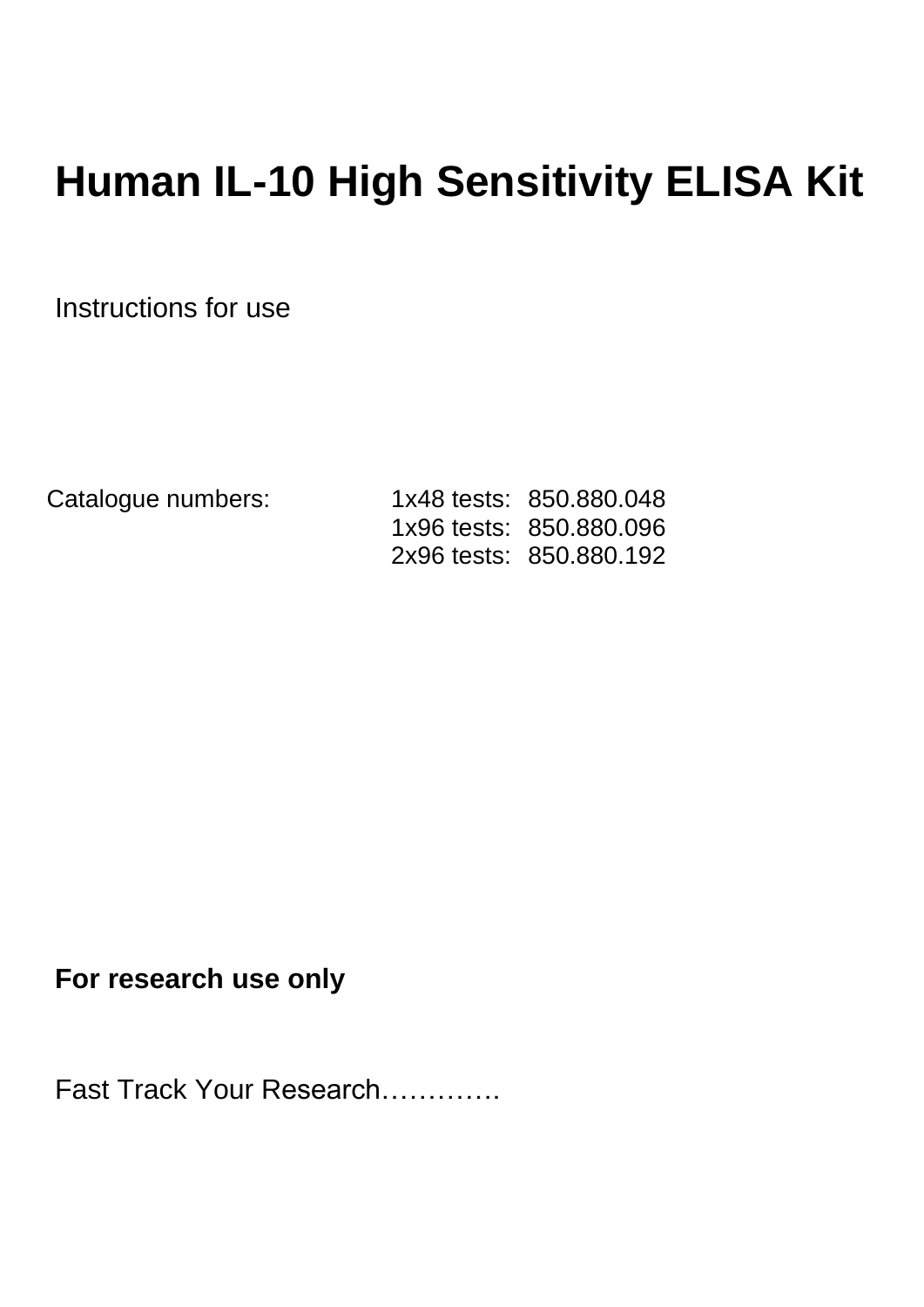# **Table of Contents**

| 1.   |  |
|------|--|
| 2.   |  |
| 2.1  |  |
| 3.   |  |
| 4.   |  |
| 5.   |  |
| 6.   |  |
| 7.   |  |
| 8.   |  |
| 8.1. |  |
|      |  |
|      |  |
|      |  |
| 8.5. |  |
| 8.6. |  |
| 8.7. |  |
| 8.8. |  |
| 9.   |  |
| 10.  |  |
| 11.  |  |
| 12.  |  |
|      |  |
|      |  |
|      |  |
|      |  |
|      |  |
|      |  |
|      |  |
|      |  |
| 13.  |  |
| 14.  |  |
|      |  |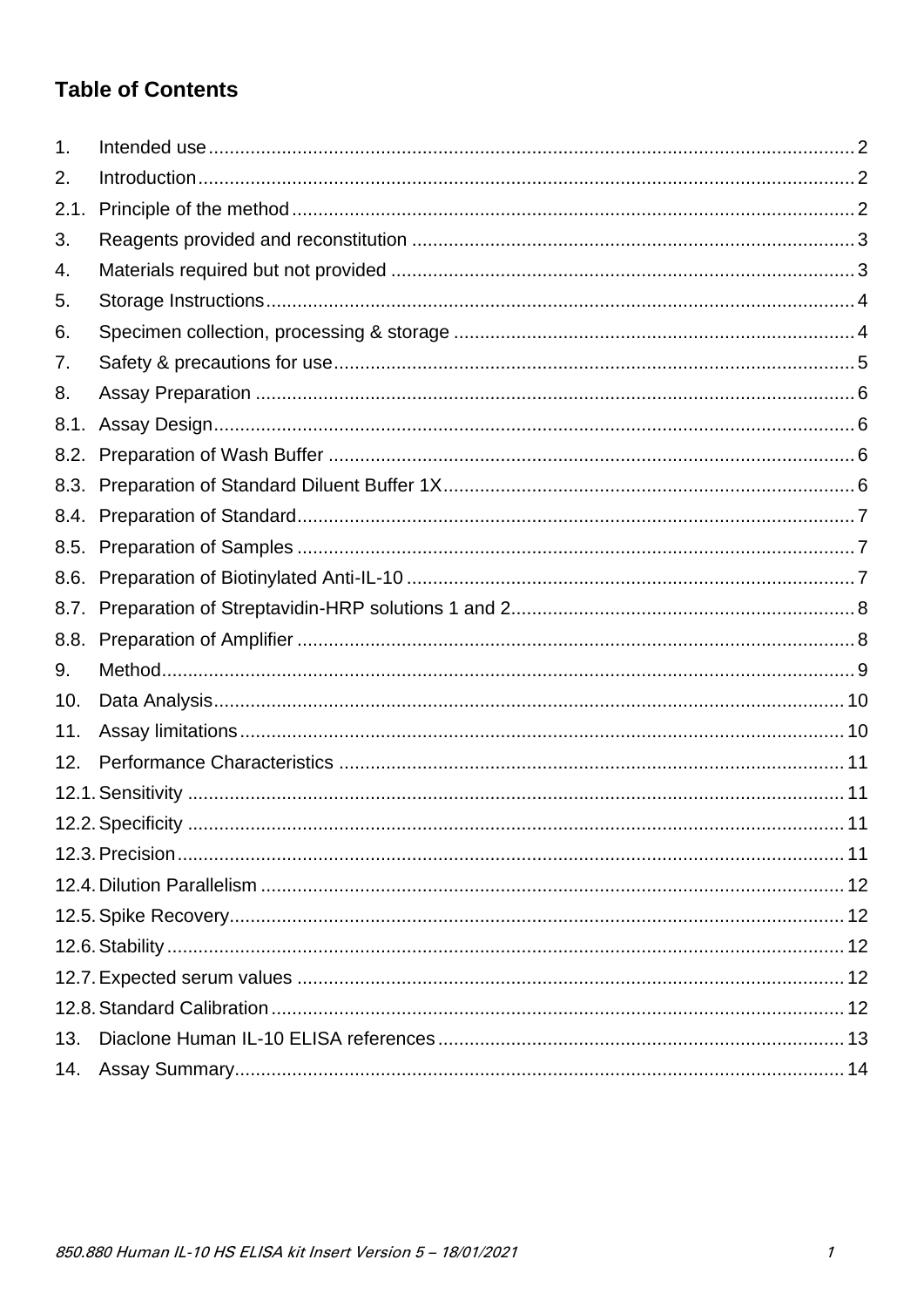# **Human IL-10 High Sensitivity ELISA KIT**

# <span id="page-2-0"></span>**1. Intended use**

The Diaclone Human IL-10 High Sensitivity ELISA kit is a solid phase sandwich ELISA for the *in-vitro* qualitative and quantitative determination of IL-10 in supernatants, buffered solutions or serum and plasma samples. This assay will recognise both natural and recombinant human IL-10.

**This kit has been configured for research use only. Not suitable for use in therapeutic procedures.**

# <span id="page-2-1"></span>**2. Introduction**

# <span id="page-2-2"></span>**2.1. Principle of the method**

A capture Antibody highly specific for IL-10 has been coated to the wells of the microtiter strip plate provided during manufacture. Binding of IL-10 in samples and known standards to the capture antibodies is completed and then any excess unbound analyte is removed.

During the next incubation period the binding of the Biotinylated anti-IL-10 secondary antibody to the analyte occurs. Any excess unbound secondary antibody is then removed.

The HRP conjugate solution is then added to every well including the zero wells, following incubation excess conjugate is removed by careful washing. The first amplification step is performed by adding the Biotine-Tyramine reagent. Under the action of HRP, a biotine polymerisation reaction occurs in the region of the HRP linked to the detection antibody. After washing the second amplification step is performed and the polymerised biotine is revealed by a new streptavidin-HRP step.

Finally after washing, a chromogen substrate is added to the wells resulting in the progressive development of a blue coloured complex with the conjugate. The colour development is then stopped by the addition of acid turning the resultant final product yellow. The intensity of the produced coloured complex is directly proportional to the concentration of IL-10 present in the samples and standards.

The absorbance of the colour complex is then measured and the generated OD values for each standard are plotted against expected concentration forming a standard curve. This standard curve can then be used to accurately determine the concentration of IL-10 in any sample tested.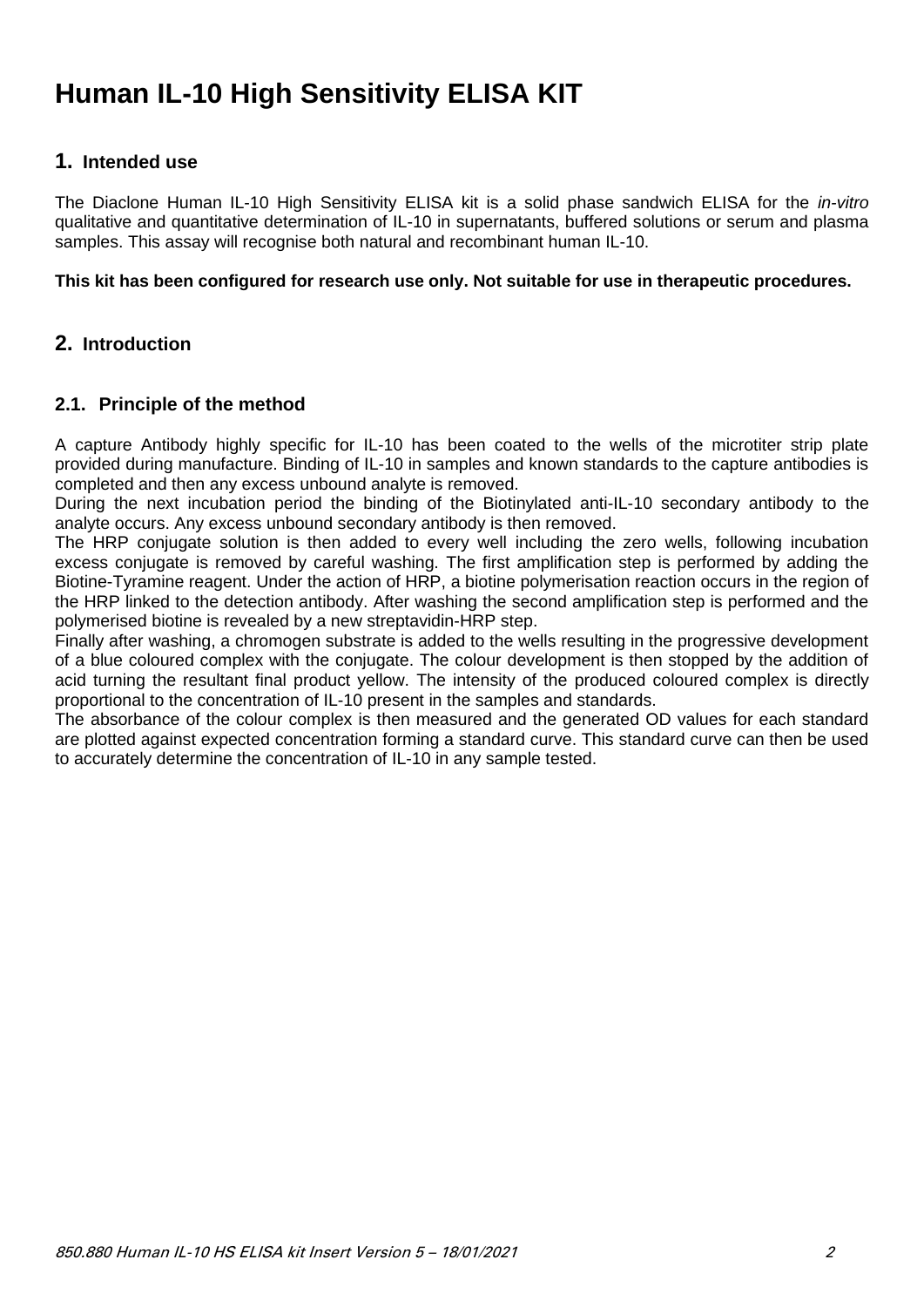<span id="page-3-0"></span>

|  |  |  |  | 3. Reagents provided and reconstitution |
|--|--|--|--|-----------------------------------------|
|--|--|--|--|-----------------------------------------|

| <b>Reagents</b><br>$(Store@2-8°C)$ | Quantity<br>1x48-well kit<br>Cat no. 850.880.048 | Quantity<br>1x96-well kit<br>Cat no. 850.880.096 | Quantity<br>2x96-well kit<br>Cat no. 850.880.192 | <b>Reconstitution</b>                                                                       |
|------------------------------------|--------------------------------------------------|--------------------------------------------------|--------------------------------------------------|---------------------------------------------------------------------------------------------|
| Anti-IL-10<br><b>Coated Plate</b>  | 1/2                                              |                                                  | 2                                                | Ready to use<br>(96-well strip pre-coated plate)                                            |
| Plastic plate<br>covers            | $\overline{c}$                                   | $\overline{c}$                                   | 4                                                | n/a                                                                                         |
| IL-10 Standard:<br>50 pg/ml        | 1                                                | $\overline{2}$                                   | 4                                                | Reconstitute as directed on the vial<br>(see Assay preparation, section 8)                  |
| <b>Standard Diluent</b>            | 1(15ml)                                          | 1(15ml)                                          | 1(25ml)                                          | 10x concentrate, dilute in distilled water<br>(see Assay preparation, section 8)            |
| Biotinylated<br>Anti-IL-10         | 1(0.4ml)                                         | 1(0.4ml)                                         | 2(0.4ml)                                         | Dilute in Biotinylated Antibody Diluent<br>(see Assay preparation, section 8)               |
| Biotinylated<br>Antibody Diluent   | 1(7ml)                                           | 1(7ml)                                           | 1(13ml)                                          | Ready to use                                                                                |
| Streptavidin-HRP                   | 1 $(5µ)$                                         | $2(5\mu l)$                                      | 4(5µ)                                            | Add 0.5ml of Streptavidin-HRP Diluent<br>prior to use<br>(see Assay preparation, section 8) |
| Streptavidin-HRP<br><b>Diluent</b> | 1(23ml)                                          | 1(23ml)                                          | 2(23ml)                                          | Ready to use                                                                                |
| Amplifier                          | 1 $(200 \mu l)$                                  | 1 $(200 \mu l)$                                  | $2(200 \text{ µI})$                              | Dilute in Amplification Buffer<br>Note: Reagent contains ethyl alcohol                      |
| Amplification<br><b>Diluent</b>    | 1(15 ml)                                         | 1(15 ml)                                         | 1 $(25 \text{ ml})$                              | Ready to use                                                                                |
| Wash Buffer                        | 1(10ml)                                          | 1(10ml)                                          | 2(10ml)                                          | 200x concentrate dilute in distilled water<br>(see Assay preparation, section 8)            |
| <b>TMB Substrate</b>               | 1(11ml)                                          | 1(11ml)                                          | 1 $(24ml)$                                       | Ready to use                                                                                |
| $H_2SO_4$<br>Stop Reagent          | 1(11ml)                                          | 1(11ml)                                          | 2(11ml)                                          | Ready to use                                                                                |

# <span id="page-3-1"></span>**4. Materials required but not provided**

- Microtiter plate reader fitted with appropriate filters (450 nm required with optional 620 nm reference filter)
- Microtiter plate washer or wash bottle
- 10, 50, 100, 200 and 1,000µl adjustable single channel micropipettes with disposable tips
- 50-300µl multi-channel micropipette with disposable tips
- Multichannel micropipette reagent reservoirs
- Distilled water
- Vortex mixer
- Orbital shaker
- Miscellaneous laboratory plastic and/or glass, if possible sterile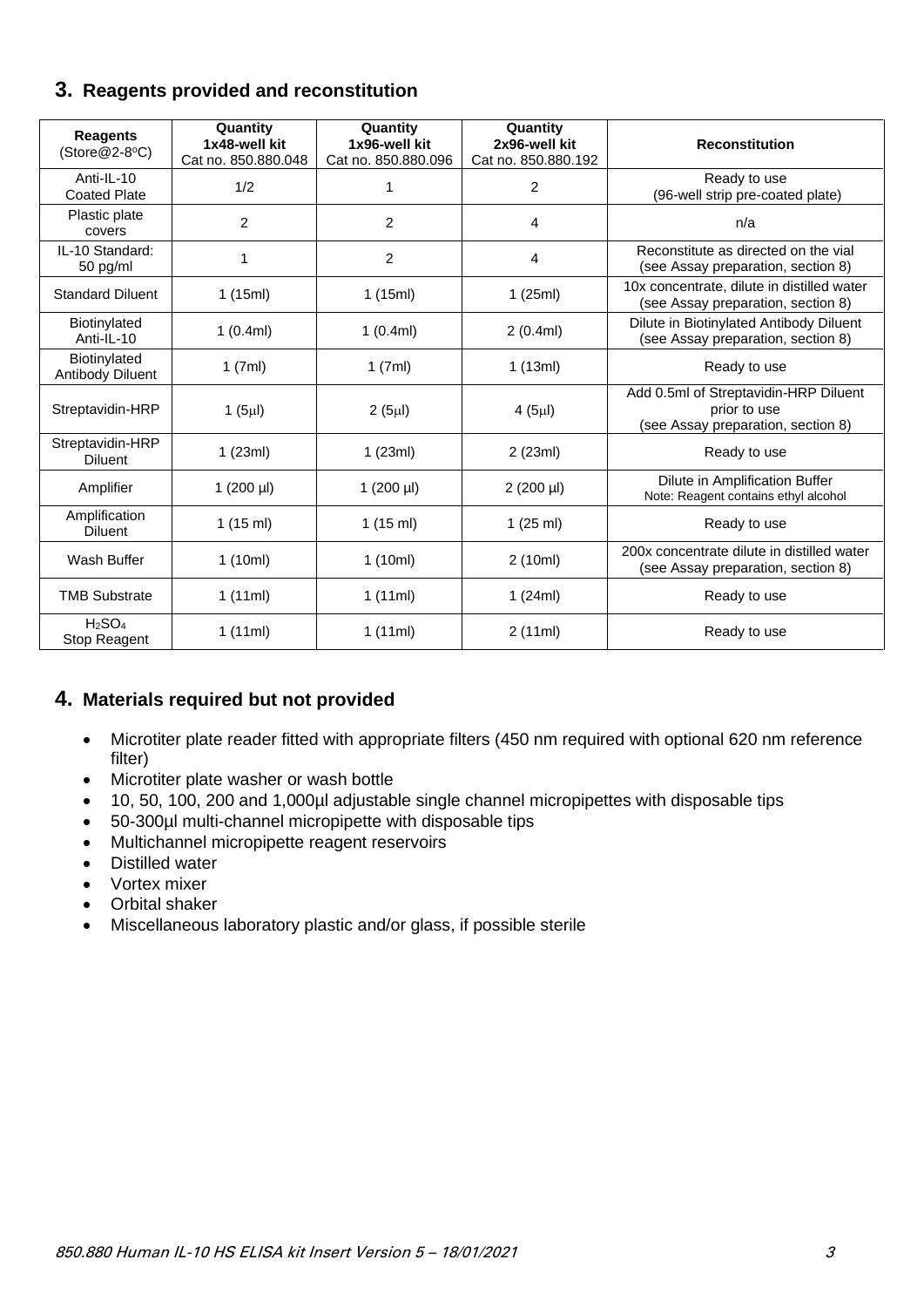# <span id="page-4-0"></span>**5. Storage Instructions**

Store kit reagents between 2 and 8°C. Immediately after use remaining reagents should be returned to cold storage (2-8°C). Expiry of the kit and reagents is stated on box front labels. The expiry of the kit components can only be guaranteed if the components are stored properly, and if, in case of repeated use of one component, the reagent is not contaminated by the first handling.

**Wash Buffer 1X:** Once prepared, store at 2-8°C for up to 1 week.

**Standard Diluent Buffer 1X:** Once prepared, store at 2-8°C for up to 1 week.

**Reconstituted Standard:** Once prepared use immediately and do not store.

**Diluted Biotinylated Anti-IL-10:** Once prepared use immediately and do not store.

**Diluted Streptavidin-HRP:** Once prepared use immediately and do not store.

**Diluted Amplifier**: Once prepared use immediately and do not store.

#### <span id="page-4-1"></span>**6. Specimen collection, processing & storage**

Cell culture supernatants, human serum, plasma or other biological samples will be suitable for use in the assay. Remove serum from the clot or red cells, respectively, as soon as possible after clotting and separation.

**Cell culture supernatants:** Remove particulates and aggregates by spinning at approximately 1000 x g for 10 min.

**Serum:** Use pyrogen/endotoxin free collecting tubes. Serum should be removed rapidly and carefully from the red cells after clotting. Following clotting, centrifuge at approximately 1000 x g for 10 min and remove serum.

**Plasma:** EDTA, citrate and heparin plasma can be assayed. Spin samples at 1000 x g for 30 min to remove particulates. Harvest plasma.

**Storage:** If not analysed shortly after collection, samples should be aliquoted (250-500μl) to avoid repeated freeze-thaw cycles and stored frozen at –70°C. Avoid multiple freeze-thaw cycles of frozen specimens.

**Recommendation:** Do not thaw by heating at 37°C or 56°C. Thaw at room temperature and make sure that sample is completely thawed and homogeneous before use. When possible avoid use of badly haemolysed or lipemic sera. If large amounts of particles are present these should be removed prior to use by centrifugation or filtration.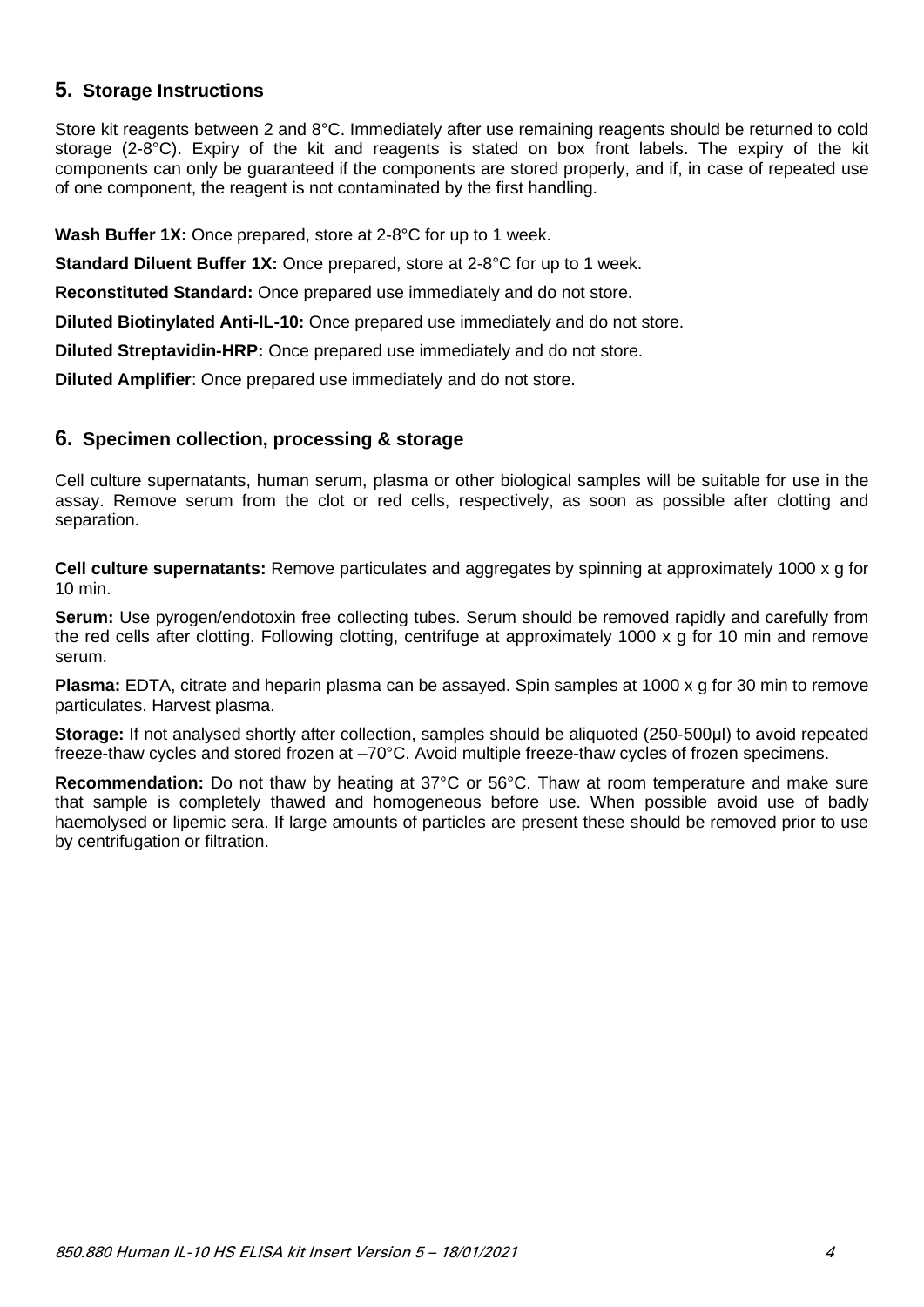# <span id="page-5-0"></span>**7. Safety & precautions for use**

- Handling of reagents, serum or plasma specimens should be in accordance with local safety procedures, e.g. CDC/NIH Health manual: "Biosafety in Microbiological and Biomedical Laboratories" 1984.
- Laboratory gloves should be worn at all times.
- Avoid any skin contact with  $H_2SO_4$  and TMB. In case of contact, wash thoroughly with water.
- Do not eat, drink, smoke or apply cosmetics where kit reagents are used.
- Do not pipette by mouth.
- When not in use, kit components should be stored refrigerated as indicated on vials or bottles labels.
- All reagents should be warmed to room temperature before use. Lyophilized standards should be discarded after use.
- Once the desired number of strips has been removed, immediately reseal the bag to protect the remaining strips from deterioration.
- Cover or cap all reagents when not in use.
- Do not mix or interchange reagents between different lots.
- Do not use reagents beyond the expiration date of the kit.
- Use a clean disposable plastic pipette tip for each reagent, standard, or specimen addition in order to avoid cross contamination, for the dispensing of  $H_2SO_4$  and TMB Substrate solutions, avoid pipettes with metal parts.
- Use a clean plastic container to prepare the washing solution.
- Thoroughly mix the reagents and samples before use by agitation or swirling.
- All residual washing liquid must be drained from the wells by efficient aspiration or by decantation followed by tapping the plate forcefully on absorbent paper. Never insert absorbent paper directly into the wells.
- The TMB Substrate solution is light sensitive. Avoid prolonged exposure to light. Also, avoid contact of the TMB Substrate solution with metal to prevent colour development. Warning TMB Substrate is toxic avoid direct contact with hands. Dispose off properly.
- If a dark blue colour develops within a few minutes after preparation, this indicates that the TMB Substrate solution has been contaminated and must be discarded. Read absorbances within 1 hour after completion of the assay.
- When pipetting reagents, maintain a consistent order of addition from well-to-well. This will ensure equal incubation times for all wells.
- Follow incubation times described in the assay procedure.
- Dispense the TMB Substrate within 15 min of the washing of the microtiter plate.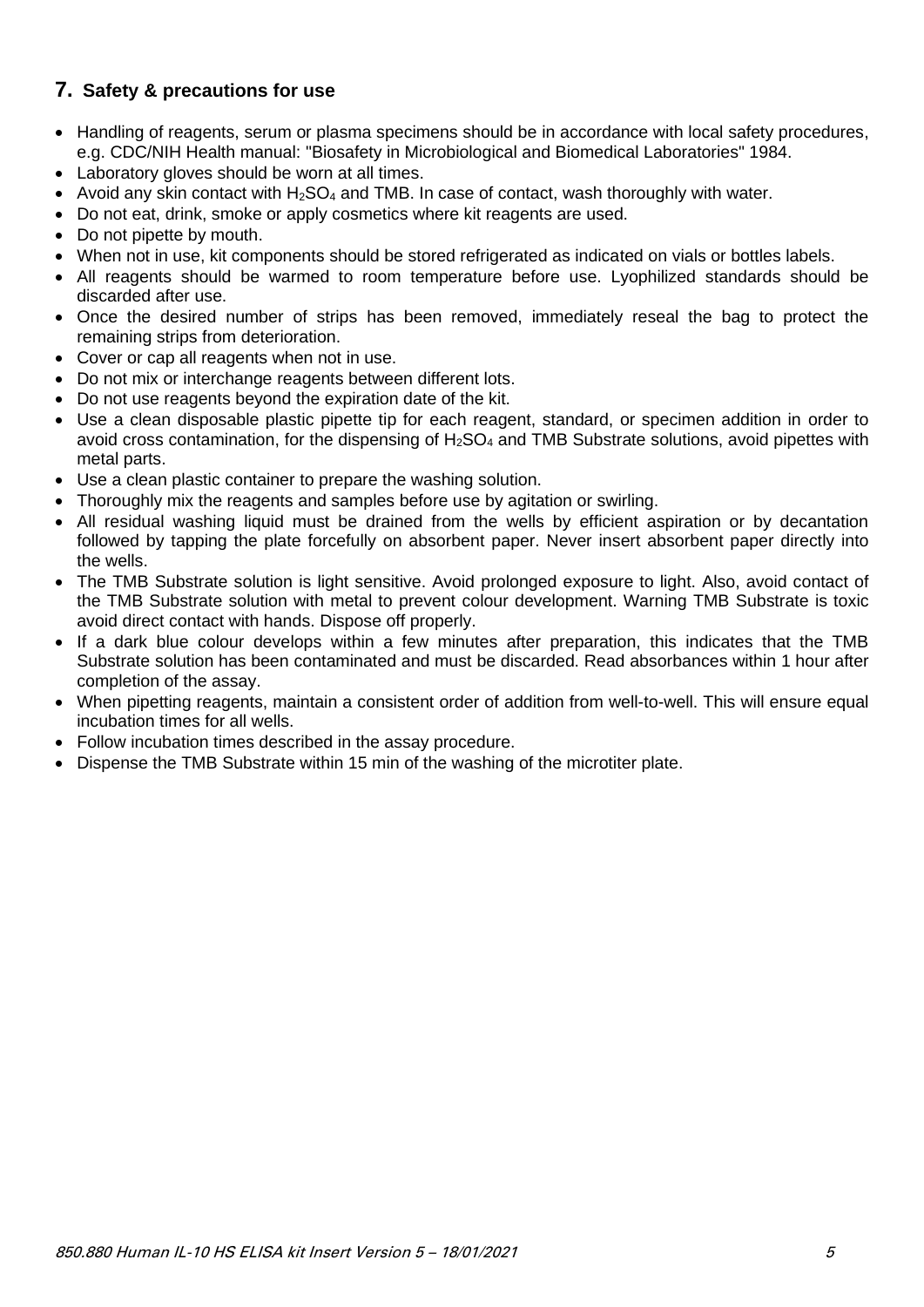# <span id="page-6-0"></span>**8. Assay Preparation**

#### **Bring all reagents to room temperature before use**

# <span id="page-6-1"></span>**8.1. Assay Design**

Determine the number of microwell strips required to test the desired number of samples plus appropriate number of wells needed for running zeros and standards. Each sample, standard and zero should be tested **in duplicate**. Remove sufficient microwell strips for testing from the pouch immediately prior to use. Return any wells not required for this assay with desiccant to the pouch. Seal tightly and return to 2-8°C storage.

#### **Example plate layout** (example shown for a 6 point standard curve)

|              |      | <b>Standards</b> | Sample Wells |   |   |   |                |   |   |    |    |    |
|--------------|------|------------------|--------------|---|---|---|----------------|---|---|----|----|----|
|              |      | $\overline{2}$   | 3            | 4 | 5 | 6 | $\overline{7}$ | 8 | 9 | 10 | 11 | 12 |
| A            | 50   | 50               |              |   |   |   |                |   |   |    |    |    |
| B            | 25   | 25               |              |   |   |   |                |   |   |    |    |    |
| $\mathsf{C}$ | 12.5 | 12.5             |              |   |   |   |                |   |   |    |    |    |
| D            | 6.25 | 6.25             |              |   |   |   |                |   |   |    |    |    |
| E            | 3.12 | 3.12             |              |   |   |   |                |   |   |    |    |    |
| F            | 1.56 | 1.56             |              |   |   |   |                |   |   |    |    |    |
| G            | zero | zero             |              |   |   |   |                |   |   |    |    |    |
| Η            |      |                  |              |   |   |   |                |   |   |    |    |    |

*All remaining empty wells can be used to test samples in duplicate*

# <span id="page-6-2"></span>**8.2. Preparation of Wash Buffer**

If crystals have formed in the concentrate Wash Buffer, warm it gently until complete dissolution.

Dilute the (200X) concentrate Wash Buffer 200 fold with distilled water to give a 1X working solution. Pour entire contents (10 ml) of the concentrate Wash Buffer into a clean 2,000 ml graduated cylinder. Bring final volume to 2,000 ml with glass-distilled or deionized water. Mix gently to avoid foaming. Transfer to a clean wash bottle and store at 2˚-25˚C.

# <span id="page-6-3"></span>**8.3. Preparation of Standard Diluent Buffer 1X**

If crystals have formed in the concentrate Standard Diluent, warm it gently until complete dissolution.

Dilute the (10X) concentrate Standard Diluent 10 fold with distilled water to give a 1X working solution. Pour entire contents of the concentrate Standard Diluent into a clean appropriate graduated cylinder. Bring to final volume with glass-distilled or deionized water. Transfer to a clean wash bottle and store at 2˚- 25˚C. Please see example volumes below:

| <b>Standard Diluent</b> | Distilled water |
|-------------------------|-----------------|
| concentrate (ml)        | (ml)            |
| 15                      | 135             |
|                         | 225             |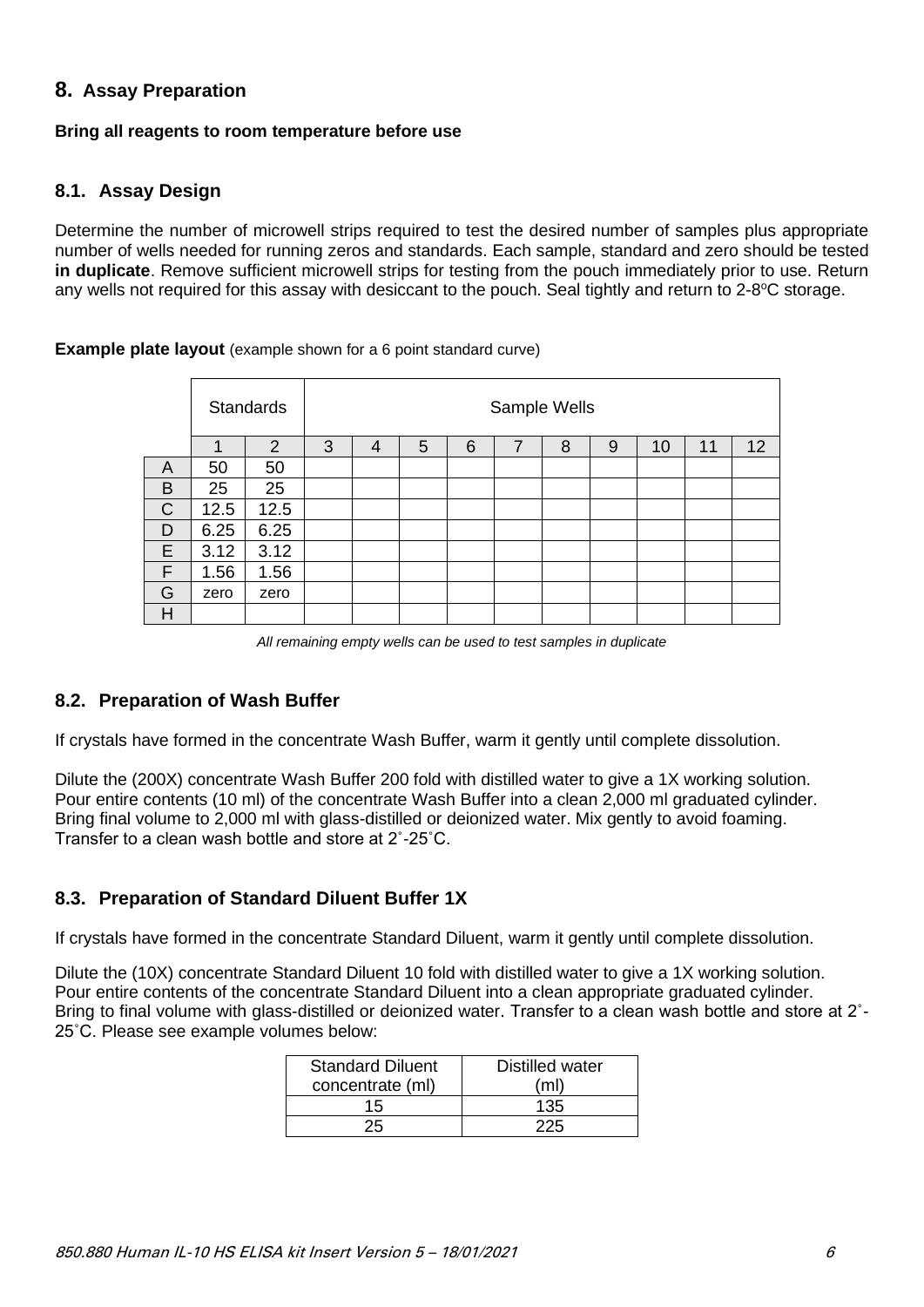# <span id="page-7-0"></span>**8.4. Preparation of Standard**

Standard vials must be reconstituted with the volume of Standard Diluent Buffer 1X shown on the vial immediately prior to use. This reconstitution gives a stock solution of 50 pg/ml of IL-10. Mix the reconstituted standard gently by inversion only. Serial dilutions of the standard are made directly in the assay plate to provide the concentration range from 50 to 1.56 pg/ml. A fresh standard curve should be produced for each new assay.

- Immediately after reconstitution add 200µl of the reconstituted standard to wells A1 and A2, which provides the highest concentration standard at 50 pg/ml.
- Add 100µl of Standard Diluent Buffer 1X to the remaining standard wells B1 and B2 to F1 and F2.
- Transfer 100µl from wells A1 and A2 to B1 and B2. Mix the well contents by repeated aspirations and ejections taking care not to scratch the inner surface of the wells.
- Continue this 1:1 dilution using 100µl from wells B1 and B2 through to wells F1 and F2 providing a serial diluted standard curve ranging from 50 pg/ml to 1.56 pg/ml.
- Discard 100µl from the final wells of the standard curve (F1 and F2).

Alternatively these dilutions can be performed in separate clean tubes and immediately transferred into the relevant wells.

#### <span id="page-7-1"></span>**8.5. Preparation of Samples**

Normal sera and plasmas may be applied undiluted. Nevertheless, sera or plasmas from patients with various pathologies may be applied undiluted and diluted (to prevent too high concentrations). As IL-10 concentrations may vary considerably in cell supernatant samples, it is not easy to recommend a dilution factor. For example, unknown cell supernatant samples may also be tested undiluted and diluted.

# <span id="page-7-2"></span>**8.6. Preparation of Biotinylated Anti-IL-10**

It is recommended this reagent is prepared immediately before use. Dilute the Biotinylated Anti-IL-10 with the Biotinylated Antibody Diluent in an appropriate clean glass vial using volumes appropriate to the number of required wells. Please see example volumes below:

| Number of wells | Biotinylated  | Biotinylated          |
|-----------------|---------------|-----------------------|
| required        | Antibody (µl) | Antibody Diluent (µl) |
| 16              | 40            | 1060                  |
| 24              | 60            | 1590                  |
| 32              | 80            | 2120                  |
| 48              | 120           | 3180                  |
| 96              | 240           | 6360                  |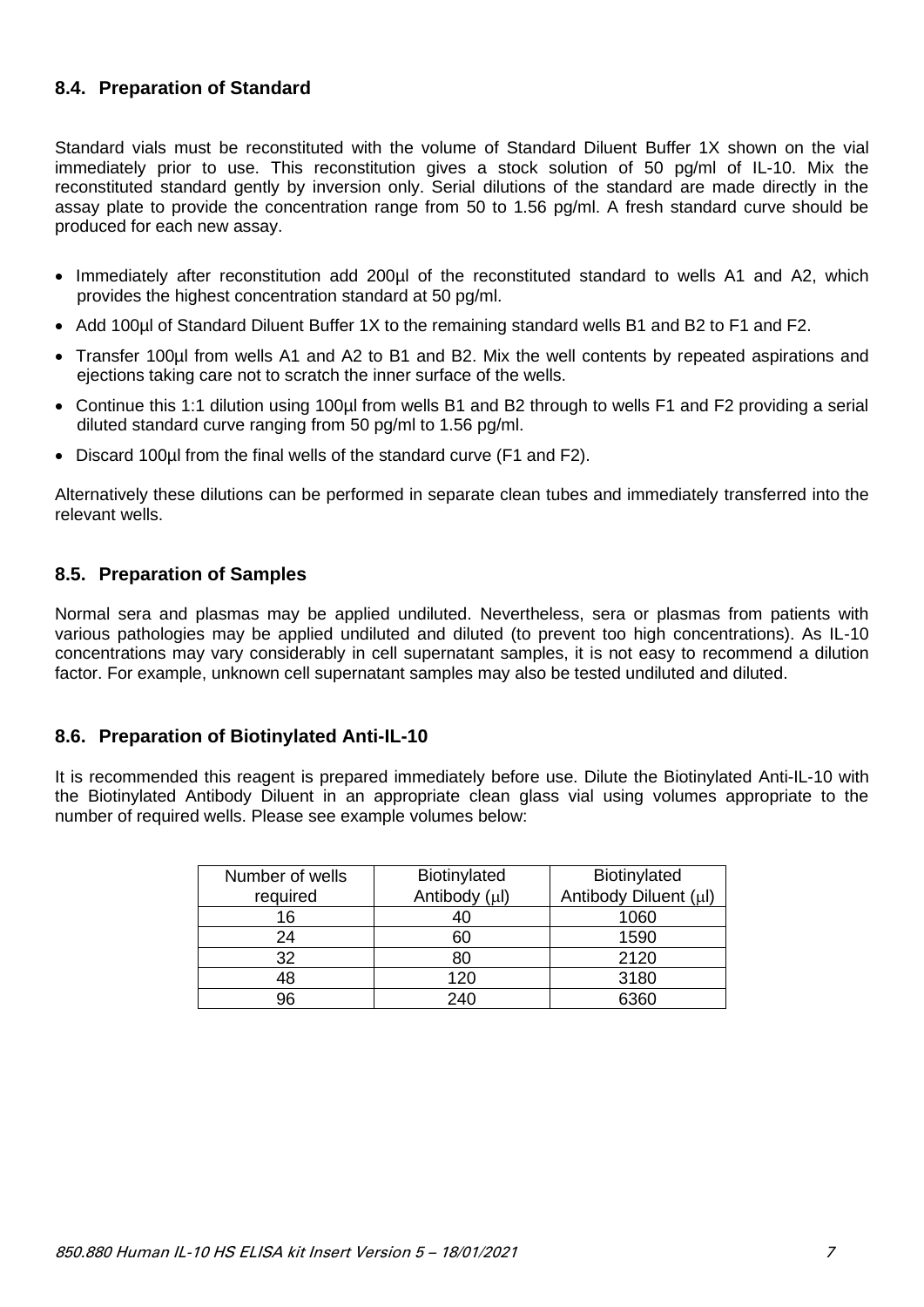# <span id="page-8-0"></span>**8.7. Preparation of Streptavidin-HRP solutions 1 and 2**

It is recommended to centrifuge vial for a few seconds in a microcentrifuge to collect all the volume at the bottom.

Dilute the 5µl vial with 0.5ml of Streptavidin-HRP Diluent **immediately before use.** This pre-dilution will be used for step 8 and step 14. Do not keep this diluted vial for future experiments. Further dilute the HRP solution to volumes appropriate for the number of required wells in a clean glass vial. Please see example volumes below:

|                 | Streptavidin-HRP solution 1 (Step 8) |                  |                  | Streptavidin-HRP solution 2 (Step 14) |
|-----------------|--------------------------------------|------------------|------------------|---------------------------------------|
| Number of wells | Streptavidin-HRP                     | Streptavidin-HRP | Streptavidin-HRP | Streptavidin-HRP                      |
| required        | (µl)                                 | Diluent (ml)     | (µl)             | Diluent (ml)                          |
| 16              |                                      | 1.990            | 32               | 1.900                                 |
| 32              | 20                                   | 3.980            | 64               | 3.800                                 |
| 48              |                                      | 5.373            | 91               | 5.400                                 |
| 96              | 55                                   | 10.945           | 182              | 10.800                                |

# <span id="page-8-1"></span>**8.8. Preparation of Amplifier**

It is recommended this reagent is prepared immediately before use. Dilute the Amplifier with the Amplification Diluent in an appropriate clean glass vial using volumes appropriate to the number of required wells. Please see example volumes below:

| Number of wells<br>required | Amplifier $(\mu I)$ | <b>Amplification Diluent</b><br>(ml |
|-----------------------------|---------------------|-------------------------------------|
| 16                          |                     | 1.980                               |
| 32                          |                     | 3.960                               |
| 18                          | 60                  | 5.940                               |
| 96                          | 120                 | 11.880                              |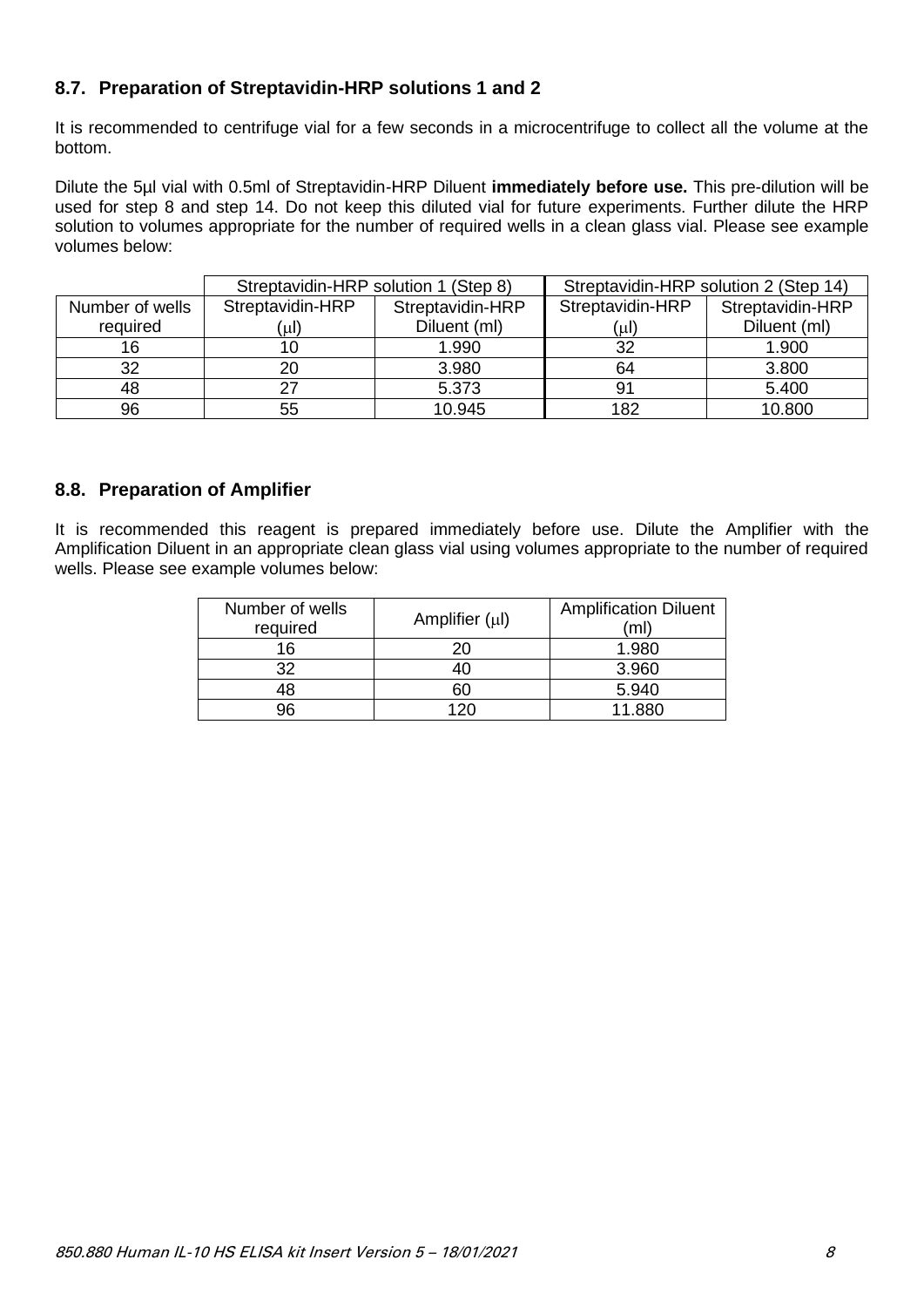# <span id="page-9-0"></span>**9. Method**

**We strongly recommend that every vial is mixed thoroughly without foaming prior to use.**

**Prepare all reagents as shown in section 8. Note: final preparation of Biotinylated Antibody (section 8.6), Streptavidin-HRP (section 8.7) and Amplifier (section 8.8) should occur immediately before use.**

| Assay Step |            | Details                                                                                                                                                                                                                              |
|------------|------------|--------------------------------------------------------------------------------------------------------------------------------------------------------------------------------------------------------------------------------------|
| 1.         | Addition   | Prepare standard curve as shown in section 8.4 above and add in duplicate to<br>appropriate wells                                                                                                                                    |
| 2.         | Addition   | Add 100µl of each Sample and zero (Standard Diluent Buffer 1X) in duplicate to<br>appropriate number of wells                                                                                                                        |
| 3.         | Incubation | Cover with a plastic plate cover and incubate at room temperature (18 to 25°C) with a<br>slow shaking for 1 hour                                                                                                                     |
| 4.         | Wash       | Remove the cover and wash the plate as follows:<br>a) Aspirate the liquid from each well<br>b) Dispense 0.3 ml of 1x Wash Buffer into each well<br>c) Aspirate the contents of each well<br>d) Repeat step b and c another two times |
| 5.         | Addition   | Add 50µl of diluted Biotinylated Anti-IL-10 to all wells                                                                                                                                                                             |
| 6.         | Incubation | Cover with a plastic plate cover and incubate at room temperature (18 to 25°C) with a<br>slow shaking for 1 hour                                                                                                                     |
| 7.         | Wash       | Repeat wash step 4.                                                                                                                                                                                                                  |
| 8.         | Addition   | Add 100µl of diluted Streptavidin-HRP solution 1 into all wells                                                                                                                                                                      |
| 9.         | Incubation | Cover with a plastic plate cover and incubate at room temperature (18 to 25°C) with a<br>slow shaking for 20 min                                                                                                                     |
| 10.        | Wash       | Repeat wash step 4.                                                                                                                                                                                                                  |
| 11.        | Addition   | Add 100µl of diluted Amplifier to all wells                                                                                                                                                                                          |
| 12.        | Incubation | Cover with a plastic plate cover and incubate at room temperature (18 to 25°C) with<br>slow shaking for 15 min                                                                                                                       |
| 13.        | Wash       | Repeat wash step 4.                                                                                                                                                                                                                  |
| 14.        | Addition   | Add 100µl of diluted Streptavidin-HRP solution 2 into all wells                                                                                                                                                                      |
| 15.        | Incubation | Cover with a plastic plate cover and incubate at room temperature (18 to 25°C) with<br>slow shaking for 20 min                                                                                                                       |
| 16.        | Wash       | Repeat wash step 4.                                                                                                                                                                                                                  |
| 17.        | Addition   | Add 100µl of ready-to-use TMB Substrate solution into all wells                                                                                                                                                                      |
| 18.        | Incubation | Incubate in the dark for 10-20 minutes* at room temperature. Avoid direct exposure<br>to light by wrapping the plate in aluminium foil.                                                                                              |
| 19.        | Addition   | Add 100µl of H <sub>2</sub> SO <sub>4</sub> Stop Reagent into all wells                                                                                                                                                              |
|            |            | <b>Doad the absorbance</b> value of each well (immediately after step 10) on a spectrophotometer using $450$                                                                                                                         |

**Read the absorbance** value of each well (immediately after step 19.) on a spectrophotometer using 450 nm as the primary wavelength and optionally 620 nm as the reference wave length (610 nm to 650 nm is acceptable).

*\*Incubation time of the TMB Substrate is usually determined by the ELISA reader performance. Many ELISA readers only record absorbance up to 2.0 O.D. Therefore the colour development within individual microwells must be observed by the analyst, and the substrate reaction stopped before positive wells are no longer within recordable range.*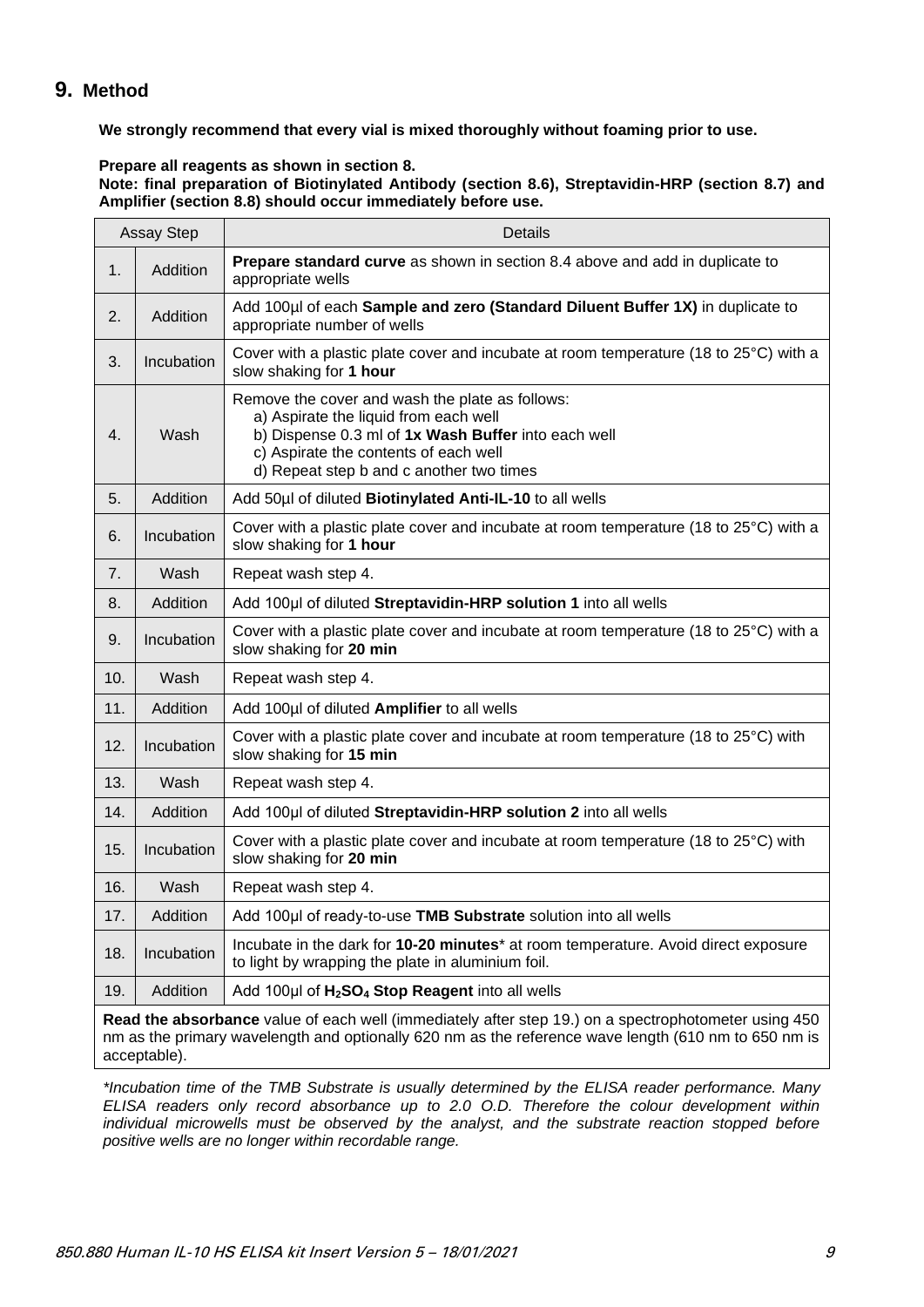# <span id="page-10-0"></span>**10. Data Analysis**

Calculate the average absorbance values for each set of duplicate standards and samples. Ideally duplicates should be within 20% of the mean.

Generate a linear standard curve by plotting the average absorbance of each standard on the vertical axis versus the corresponding IL-10 standard concentration on the horizontal axis.

The amount of IL-10 in each sample is determined by extrapolating OD values against IL-10 standard concentrations using the standard curve**.**

| <b>Standard</b> | IL-10 Conc<br>(pg/ml) | OD<br>(450nm)<br>mean | CV<br>(%) |
|-----------------|-----------------------|-----------------------|-----------|
|                 | 50                    | 2.206                 | 1.6       |
| 2               | 25                    | 1.118                 | 4.5       |
| 3               | 12.5                  | 0.611                 | 0.9       |
|                 | 6.25                  | 0.337                 | 6.7       |
| 5               | 3.12                  | 0.193                 | 2.9       |
| 6               | 1.56                  | 0.122                 | 0.6       |
| zero            |                       | 0.083                 |           |





**Note:** curve shown above should not be used to determine results. Every laboratory must produce a standard curve for each set of microwell strips assayed.

# <span id="page-10-1"></span>**11. Assay limitations**

Do not extrapolate the standard curve beyond the maximum standard curve point. The dose-response is non-linear in this region and good accuracy is difficult to obtain. Concentrated samples above the maximum standard concentration must be diluted with Standard Diluent Buffer or with your own sample buffer to produce an OD value within the range of the standard curve. Following analysis of such samples always multiply results by the appropriate dilution factor to produce actual final concentration.

The influence of various drugs on end results has not been investigated. Bacterial or fungal contamination and laboratory cross-contamination may also cause irregular results.

Improper or insufficient washing at any stage of the procedure will result in either false positive or false negative results. Completely empty wells before dispensing fresh Wash Buffer, fill with Wash Buffer as indicated for each wash cycle and do not allow wells to sit uncovered or dry for extended periods.

Disposable pipette tips, flasks or glassware are preferred, reusable glassware must be washed and thoroughly rinsed of all detergents before use.

As with most biological assays conditions may vary from assay to assay therefore **a fresh standard curve must be prepared and run for every assay.**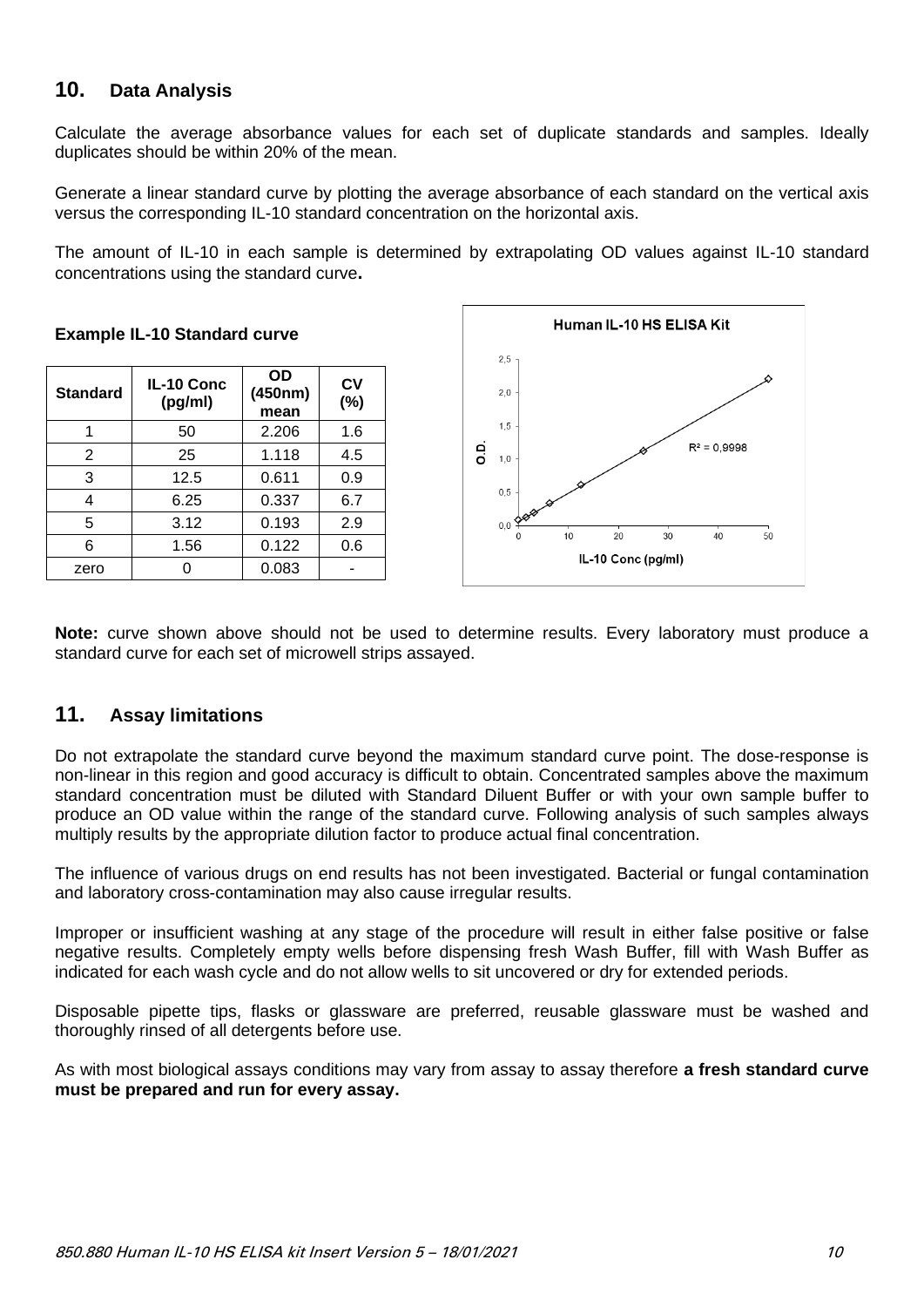# <span id="page-11-0"></span>**12. Performance Characteristics**

# <span id="page-11-1"></span>**12.1.Sensitivity**

The sensitivity or minimum detectable dose of IL-10 using this Diaclone Human IL-10 High Sensitivity ELISA kit was found to be **0.98 pg/ml**. This was determined by adding 3 standard deviations to the mean OD obtained when the zero standard was assayed 38 times.

#### <span id="page-11-2"></span>**12.2.Specificity**

The assay recognizes both natural and recombinant human IL-10. To define the specificity of this ELISA several proteins were tested for cross reactivity. There was no cross reactivity observed for any protein tested: IL-1 $\alpha$ , IL-1 $\beta$ , IL-2, IL-5, IL-6, IL-8, IL-12, TNF $\alpha$ , IFN $\gamma$  and mIL-10.

#### <span id="page-11-3"></span>**12.3.Precision**

#### **Intra-assay**

Reproducibility within the assay was evaluated in three independent experiments. Each assay was carried out with 6 replicates (3 duplicates) of samples containing different concentrations of IL-10: 2 in human pooled serum, 2 in culture media and 2 in standard diluent. 2 standard curves were run on each plate. Data below show the mean IL-10 concentration and the coefficient of variation for each sample.

**The calculated overall coefficient of variation was 4.3%.**

| <b>Session</b>   | <b>Sample</b> | Mean $IL-10$<br>pg/ml | <b>SD</b> | CV <sub>0</sub> |
|------------------|---------------|-----------------------|-----------|-----------------|
|                  | Sample 1      | 22.78                 | 0.62      | 2.73            |
|                  | Sample 2      | 9.31                  | 0.21      | 2.29            |
| <b>Session 1</b> | Sample 3      | 22.76                 | 1.51      | 6.61            |
|                  | Sample 4      | 9.27                  | 1.05      | 11.36           |
|                  | Sample 5      | 20.84                 | 0.26      | 1.24            |
|                  | Sample 6      | 8.47                  | 0.21      | 2.44            |
|                  | Sample 1      | 26.21                 | 0.68      | 2.60            |
|                  | Sample 2      | 10.81                 | 0.50      | 4.61            |
| <b>Session 2</b> | Sample 3      | 24.64                 | 1.49      | 6.06            |
|                  | Sample 4      | 8.67                  | 0.54      | 6.25            |
|                  | Sample 5      | 24.46                 | 1.03      | 4.22            |
|                  | Sample 6      | 9.22                  | 0.39      | 4.21            |
|                  | Sample 1      | 21.5                  | 1.39      | 6.45            |
|                  | Sample 2      | 8.18                  | 0.17      | 2.06            |
|                  | Sample 3      | 19.31                 | 0.27      | 1.38            |
| <b>Session 3</b> | Sample 4      | 8.19                  | 0.17      | 2.09            |
|                  | Sample 5      | 20.27                 | 1.29      | 6.34            |
|                  | Sample 6      | 8.04                  | 0.28      | 3.44            |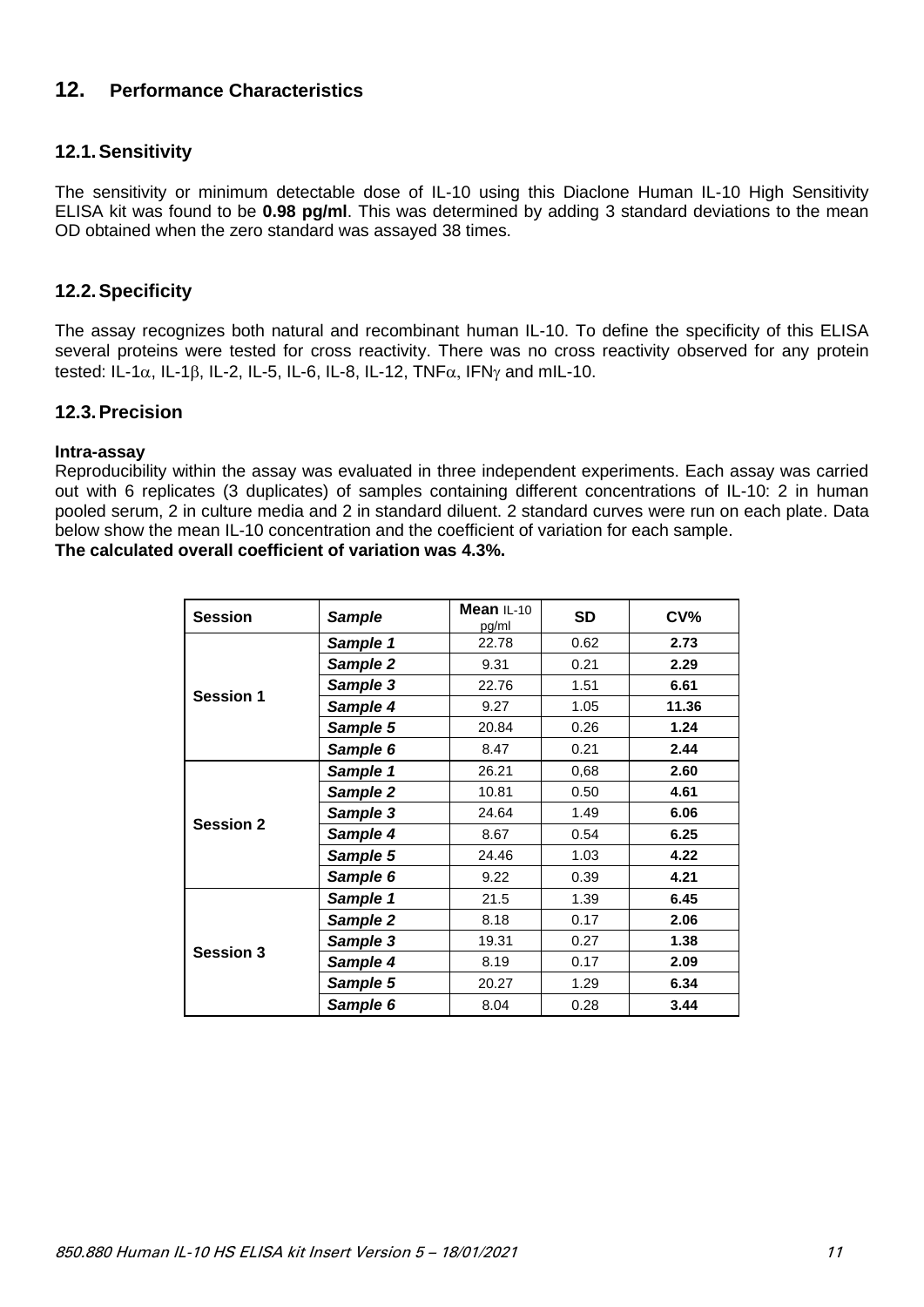#### **Inter-assay**

Assay to assay reproducibility within one laboratory was evaluated in three independent experiments by two technicians. Each assay was carried out with 6 replicates (3 duplicates) of samples containing different concentrations of IL-10: 2 in human pooled serum, 2 in culture media and 2 in standard diluent. Data below show the mean IL-10 concentration and the coefficient of variation for each sample.

#### **The calculated overall coefficient of variation was 6.3%.**

|                  | Sample 1 | Sample 2 | Sample 3 | Sample 4 | Sample 5 | Sample 6 |
|------------------|----------|----------|----------|----------|----------|----------|
| Mean IL-10 pg/ml | 24       |          | 24       |          | 23       |          |
| <b>SD</b>        |          |          |          |          |          |          |
| CV <sub>6</sub>  | 4.0      | 8.5      | 10.9     | 3.8      | 6.6      | 3.8      |

#### <span id="page-12-0"></span>**12.4.Dilution Parallelism**

Two spiked human serum samples with different levels of IL-10 were analysed at different serial two fold dilutions (1:2 to 1:16) with two replicates each.

Recoveries ranged from 90 to 117% with an overall **mean recovery of 101%.**

#### <span id="page-12-1"></span>**12.5.Spike Recovery**

The spike recovery was evaluated by spiking 2 concentrations of IL-10 in human serum and culture media in 3 separate experiments.

Recoveries ranged from 70 to 101% with an overall **mean recovery of 85%.**

#### <span id="page-12-2"></span>**12.6.Stability**

#### **Storage Stability**

Aliquots of spiked serum and spiked medium were stored at –20°C, +2-8°C, room temperature (RT) and at 37°C and the IL-10 level determined after 24h. There was no significant loss of IL-10 reactivity during storage at RT, and 2-8°C, however we observe 70% loss of reactivity when stored at 37° if spiked in serum and 50% loss if spiked into culture media.

#### **Freeze-thaw Stability**

Aliquots of spiked serum and spiked medium were stored frozen at –20°C and thawed up to 5 times and the IL-10 level was determined. There was no significant loss of IL-10 reactivity after 5 cycles of freezing and thawing.

#### <span id="page-12-3"></span>**12.7.Expected serum values**

A panel of 20 sera and 20 plasmas coming from apparently healthy blood donors was tested for IL-10. All were below the detection level < 0.98 pg/ml.

#### <span id="page-12-4"></span>**12.8.Standard Calibration**

This immunoassay is calibrated against the International Reference Standard NIBSC 93/722. NIBSC 93/722 is quantitated in International Units (IU). 1IU corresponding to 540pg Diaclone IL-10.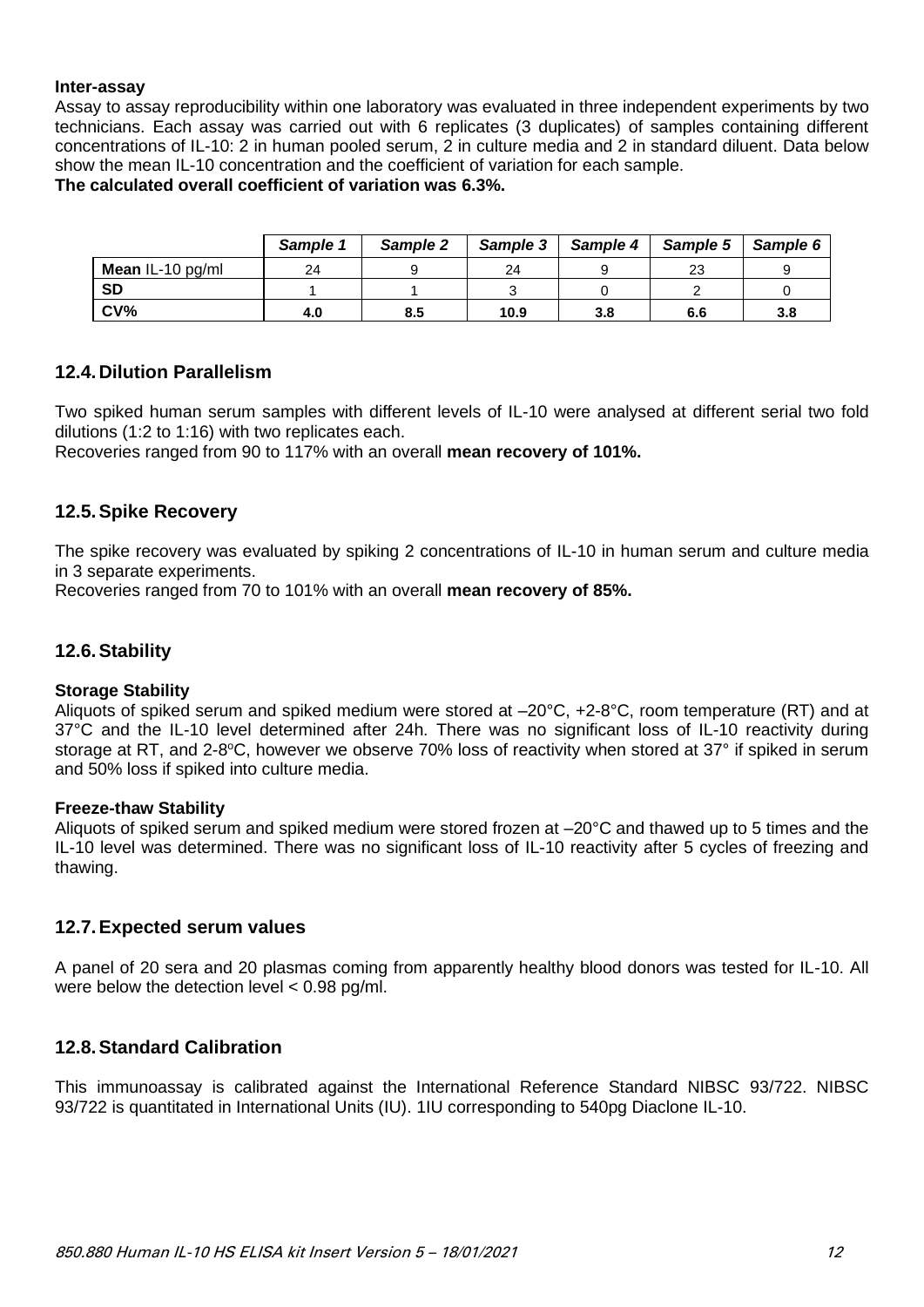# <span id="page-13-0"></span>**13. Diaclone Human IL-10 ELISA references**

- 1. Morandi, F. et al., J Immunol Res., 2015: 718975
- 2. Piccoli, L. et al., Clin Dev Immunol., 2012: 483935